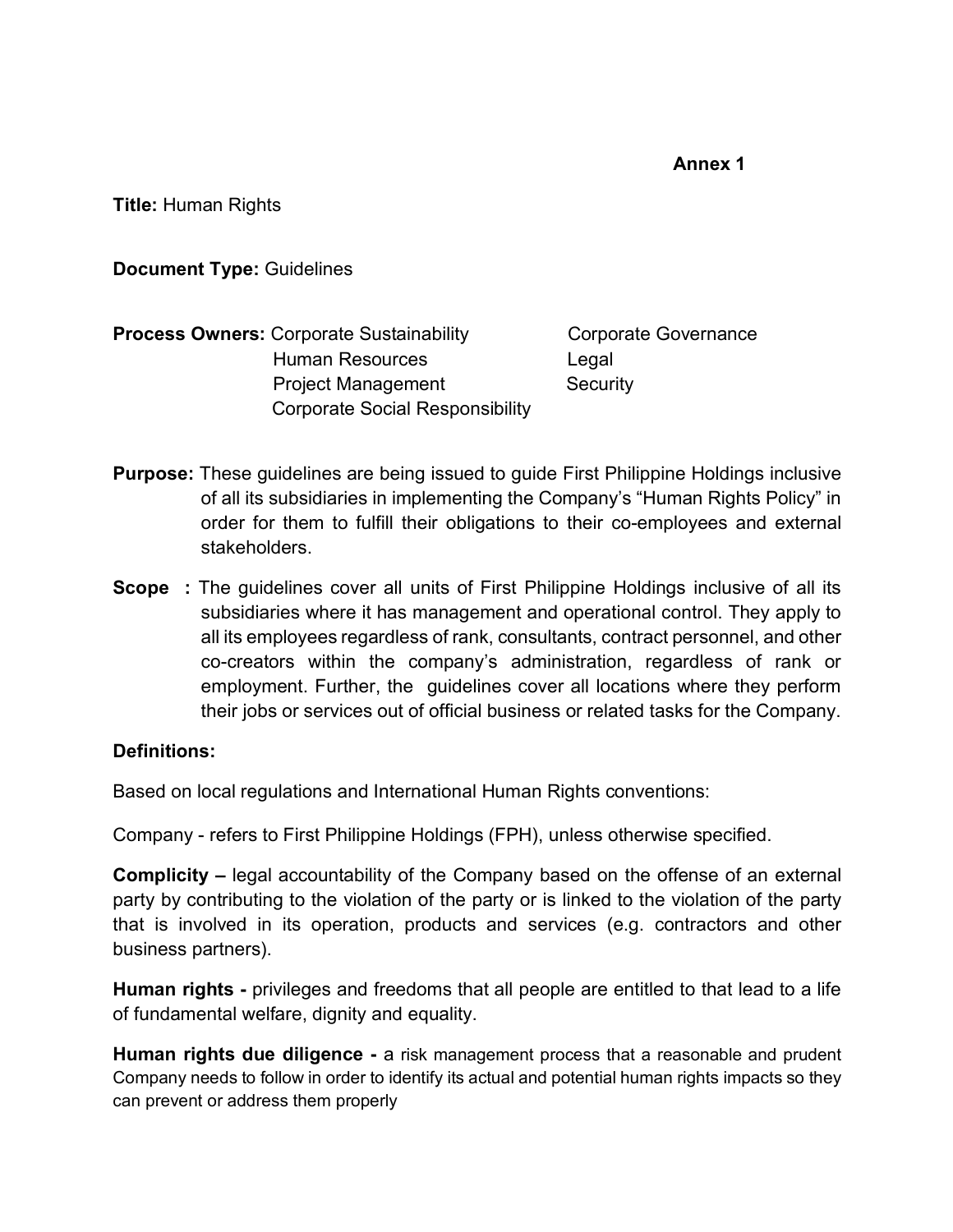**Human rights governance -** all policies, control mechanisms and the other instruments and Company practices that support the respect for human rights in the Company

**Human risk impact assessment -** the review of the potential and actual human rights impacts of the Company's activities, products and services

**Salient risks –** risks with the most severe negative impact from the Company's activities and business relationships

**Stakeholder-** a person or a group with interest in or has influence on the business activities, as well as those potentially affected by it.

#### **Legal Mandates:**

- Philippine Constitution and related local issuances
- International Conventions signed by the Philippines
	- UN Declaration of Human Rights (1948)
	- International Covenant on Civil and Political Rights (1966)
	- International Covenant on Economic, Social and Cultural Rights (1966)
	- International Labor Organization Declaration on Fundamental Principles and Rights at Work (1998)

# **Related Documents:**

- FPH Code of Conduct and Business Ethics
- FPH Environmental and Social Safeguards Policies
	- Corporate Sustainability
	- Human Rights
	- Health Safety and Environment
	- Gender and Diversity
	- Corporate Social Responsibility
	- Responsible Asset Protection
	- Culture and Heritage

#### **Fundamental Principles:**

Human rights are basic rights and freedoms that every human is entitled to without discrimination. These human rights are universal, inalienable, indivisible and interdependent. The United Nations Human Rights Framework has three pillars: a) State's duty to protect human rights, b) business' duty to respect human rights and c) provision of access to remedy in case the business caused or contributed to the transgression of human rights.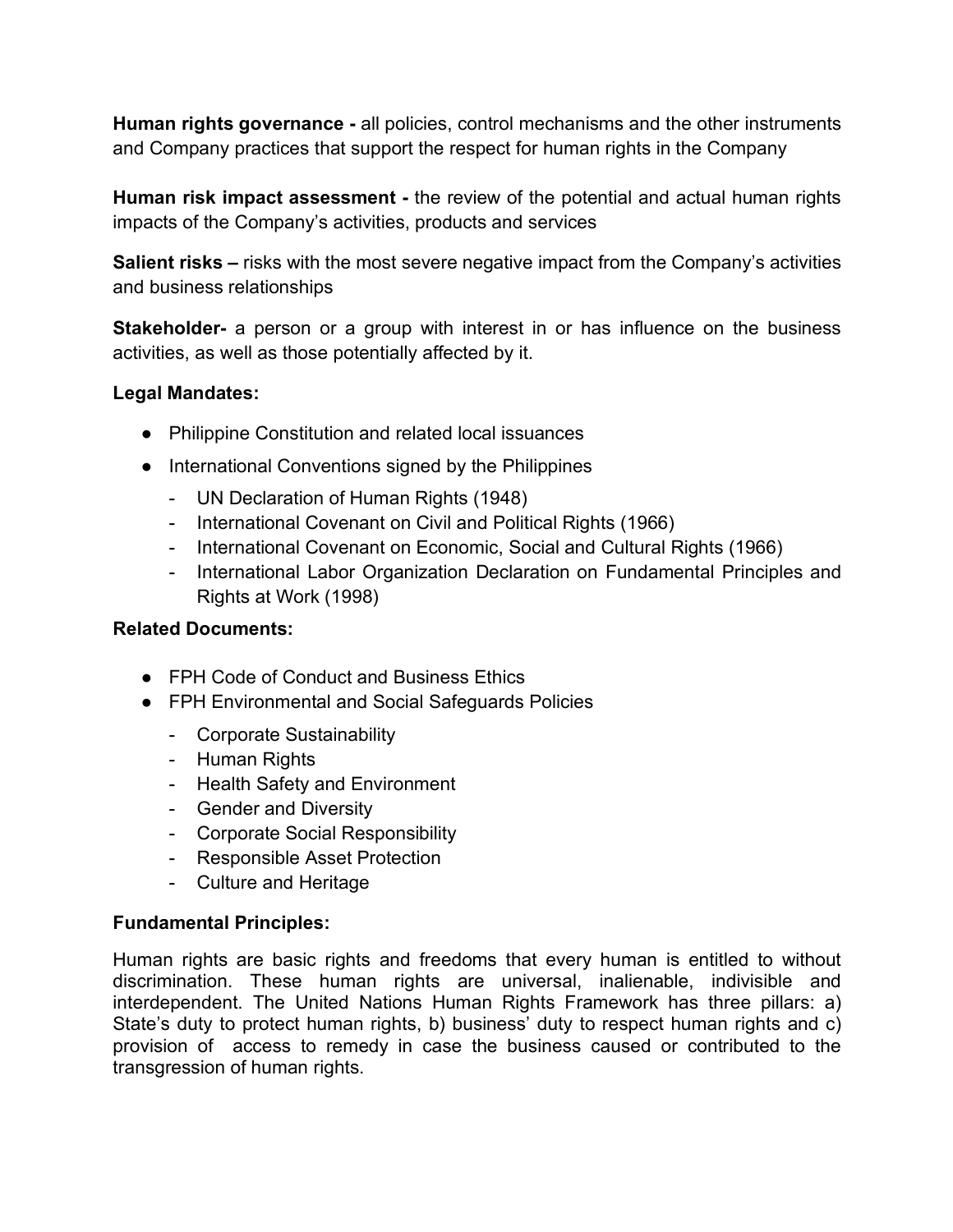According to the UN Guiding Principles on Business and Human Rights, the responsibility of the Company to respect human rights "…exists independently of the State's ability and/or willingness to fulfill their own human rights obligation. It exists over and above the compliance with national laws and regulations protecting human rights".

The Company's obligation to respect human rights is manifested through its policy commitment, its due diligence (identification of actual and potential human rights impacts and their mitigation) and the provision of a grievance redress mechanism to act on the concerns of its stakeholders.

# **Guidelines for Respect of Human Rights:**

# **1.0 Human Rights Governance**

Human rights governance includes all policies, control mechanisms and the other instruments and Company practices that support the Company's respect for human rights.

- 1.1 The Company's commitment to respect the rights of its internal and external stakeholders are contained in the FPH Human Rights Policy approved by the Board in November 2018. A copy of the policy is attached as Annex A.
- 1.2 The FPH Board through its Corporate Governance Committee has oversight responsibility in the implementation of the Human Rights Policy.
- 1.3 The Company upholds all universal rights declared by the UN except for those outside its control as listed in Annex B. These human rights are embedded in the various environmental and social safeguards policies of the Company.
- 1.4 The Company shall conduct information education seminars on the Human Rights Policy for all its officers and employees to ensure compliance with the policy.
- 1.5 The Company shall embed sustainable behaviors in employees. Acquiring a "human rights" lens is part of the program.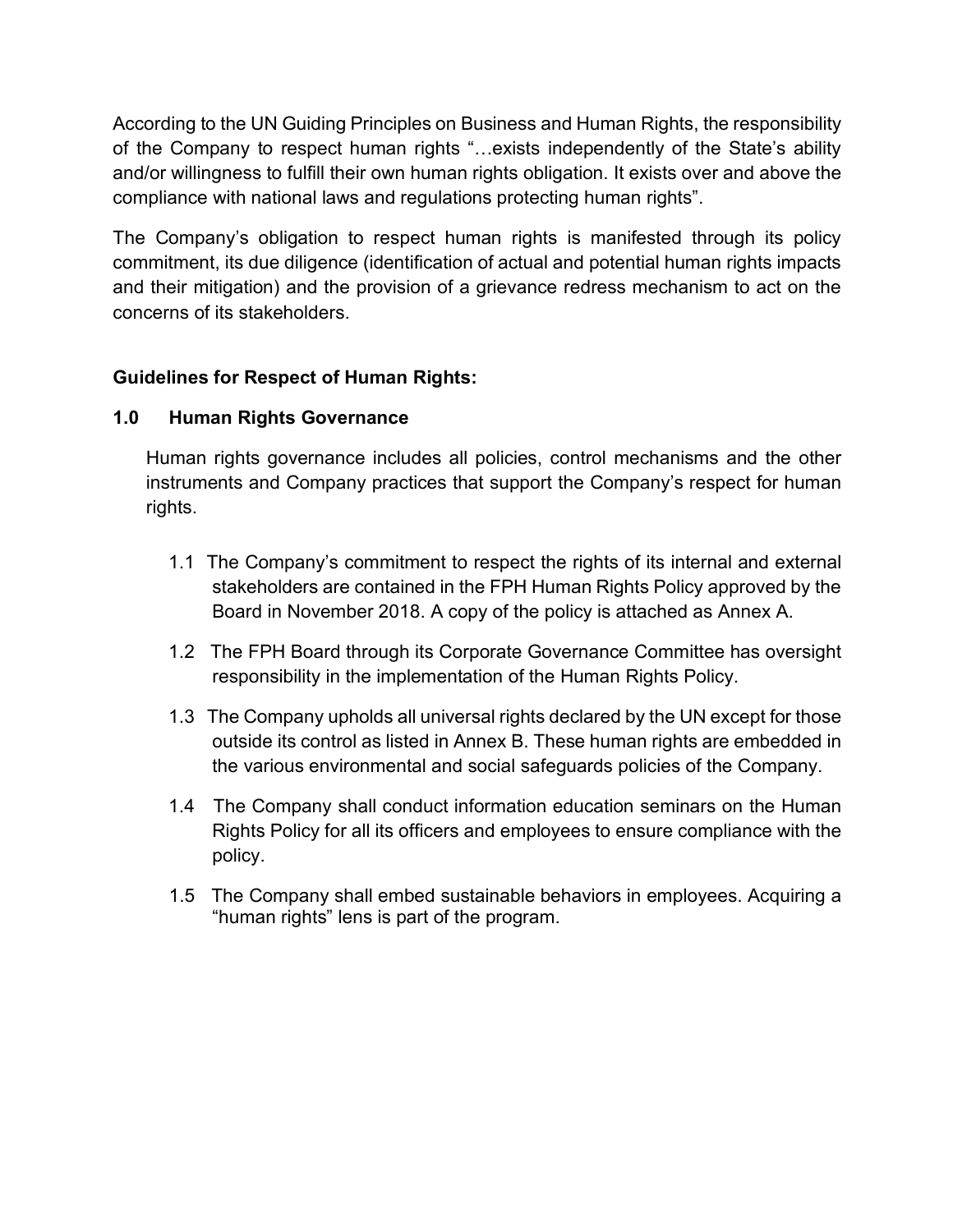## **2.0 Human Rights Due Diligence**

The Company shall conduct human rights due diligence consistent with local and international norms affirmed in the FPH Human Rights Policy.

## **2.1 Human Rights Impact Assessment (HRIA)**

The Company shall identify the actual and potential risks and impacts of the Company's activities, products and services to its stakeholders so that Company may take proper action to prevent or mitigate them.

- 2.1.1 Because of the similarity in the basic objective and for efficient use of time and resources, the HRIA shall be conducted with the Environmental and Social Impact Assessment (ESIA) process. However due to the difference in standards and oversight agency a separate report shall be prepared.
- 2.1.2 The human rights responsibility of the Company extends to its subsidiaries. As defined by the UN human rights framework, a business group or network is considered a single economic entity where the core Company has a responsibility to exercise its leverage over its affiliates.
- 2.1.3 HRIA must be started at the earliest stages of the business, namely during planning, pre-feasibility, feasibility, exploration or project design. It will also be conducted when there are major changes in the business (e.g. expansion, merger and acquisition, decommissioning, etc.).

For operating projects and/or existing businesses, an initial HRIA shall be conducted and the HRIA shall be updated regularly depending on the nature of the operations of the business and/or socio-cultural situation of the project location*.*

- 2.1.4. The HRIA must include an evidence-based description of the level of enjoyment of human rights by the stakeholders.
- 2.1.5 The human rights assessment will focus on salient issues. These are human rights risks with the most severe negative impacts from the Company's activities and business relationships. They will be assessed based on the severity of impact (determined by its scale, scope and ease of remediation) and likelihood.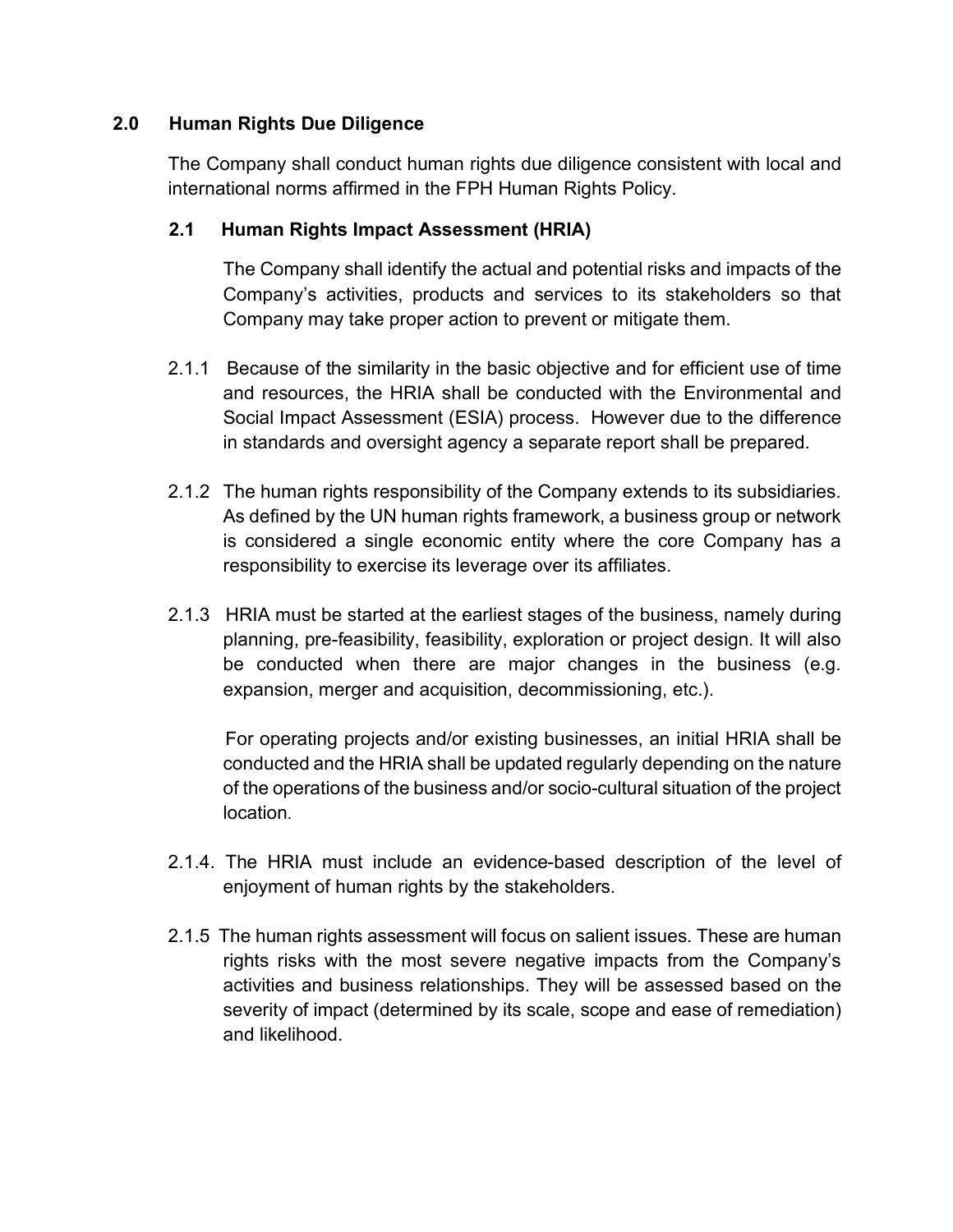- 2.1.6 The HRIA must define the scope and conduct the following assessment:
	- 2.1.6.1 Identify the human rights that can be negatively affected by the Company's activities and relationships, considering:
		- a. all main functions and units across the business
		- b. all stages of the business life cycle
		- c. the stakeholders that may be affected and their perspectives
		- d. impacts that the business causes, contributes to or that are linked to potential risks posed by its business partners
	- 2.1.6.2 Prioritize the potential negative impacts based on:
		- a. severity (gravity, widespread impact and difficulty in correcting the situation)
		- b. likelihood (consider the high risks circumstances where risks likely occur)
	- 2.1.6.3 Check for cumulative impacts due to successive, incremental or combined effects from multiple projects.
	- 2.1.6.4 Consider the ways a Company can commit a human right violation:
		- a. causing the violations directly because of its conduct
		- b. complicity by contributing to the offense of external parties by enabling, exacerbating or facilitating the human rights abuse
		- c. complicity by being linked to the violation through business relationships connected to its operation, products and services

# **2.2 Mitigation and Management of Human Rights Impacts**

The company shall:

 2.2.1 Develop an action plan that will reduce the negative human rights impacts from its operation as well as exercise leverage to prevent human rights risks from its business partners. The Company is encouraged to adhere to the mitigation hierarchy in order of importance: avoidance of impact, reduction of impact, restoration of status and compensation of loss, damage or inconvenience.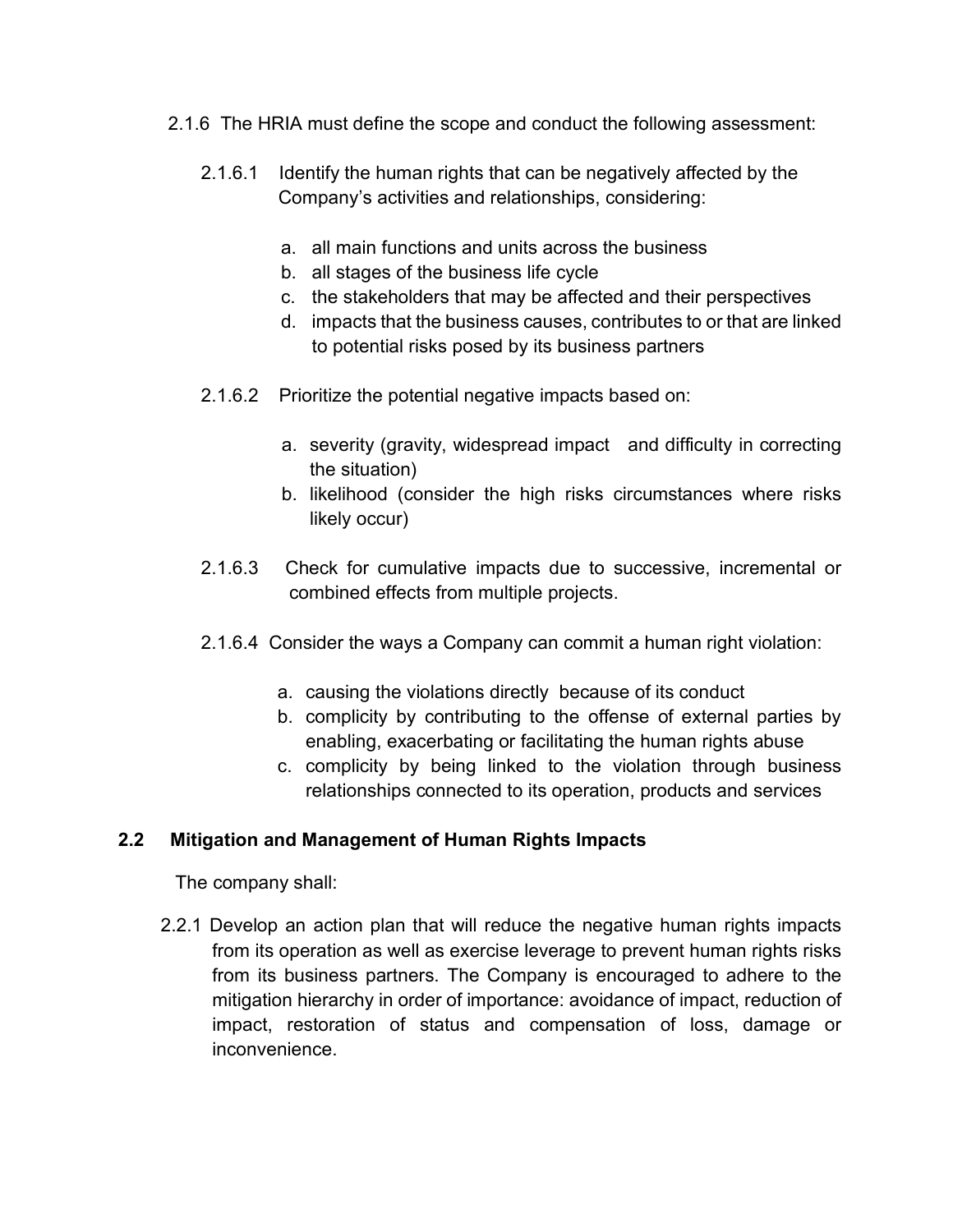- 2.2.2 Be guided by the following parameters on successful measures:
	- 2.2.2.1 Feasible:
		- a. practical and cost effective
		- b. implementable at the local level using local expertise
		- c. adopted by all business partners
	- 2.2.2.2. Culturally acceptable:
		- a. consider local situation and aligned with local culture and norms
		- b. accepted by local stakeholders
		- c. supportive of international norms and national condition

Attached as Annex C is a template for the action plan matrix.

2.2.3 Human rights actions are lodged but not limited to the following business functions:

| Group                     | Role                                                                                                                                                                                                                                                   |
|---------------------------|--------------------------------------------------------------------------------------------------------------------------------------------------------------------------------------------------------------------------------------------------------|
| <b>Project Management</b> | Perform oversight role in the<br>implementation of the human rights<br>action plan and progress.                                                                                                                                                       |
| <b>Human Resources</b>    | Address labor, diversity and<br>discrimination issues based on<br>internal policies and national laws.<br>As the main contact point of all<br>employees, human rights<br>awareness and training can be<br>effectively conducted through this<br>group. |
| Operations                | Build local capacity to respond to<br>any emerging risk and/or<br>opportunity. The group is in charge<br>of the common sources of risks like<br>land acquisition, resettlement,<br>access to basic services and<br>community relations concerns.       |
| Finance                   | Allocate funds for the mitigation and<br>improvement plans, stakeholder<br>engagement and grievance<br>mechanisms.                                                                                                                                     |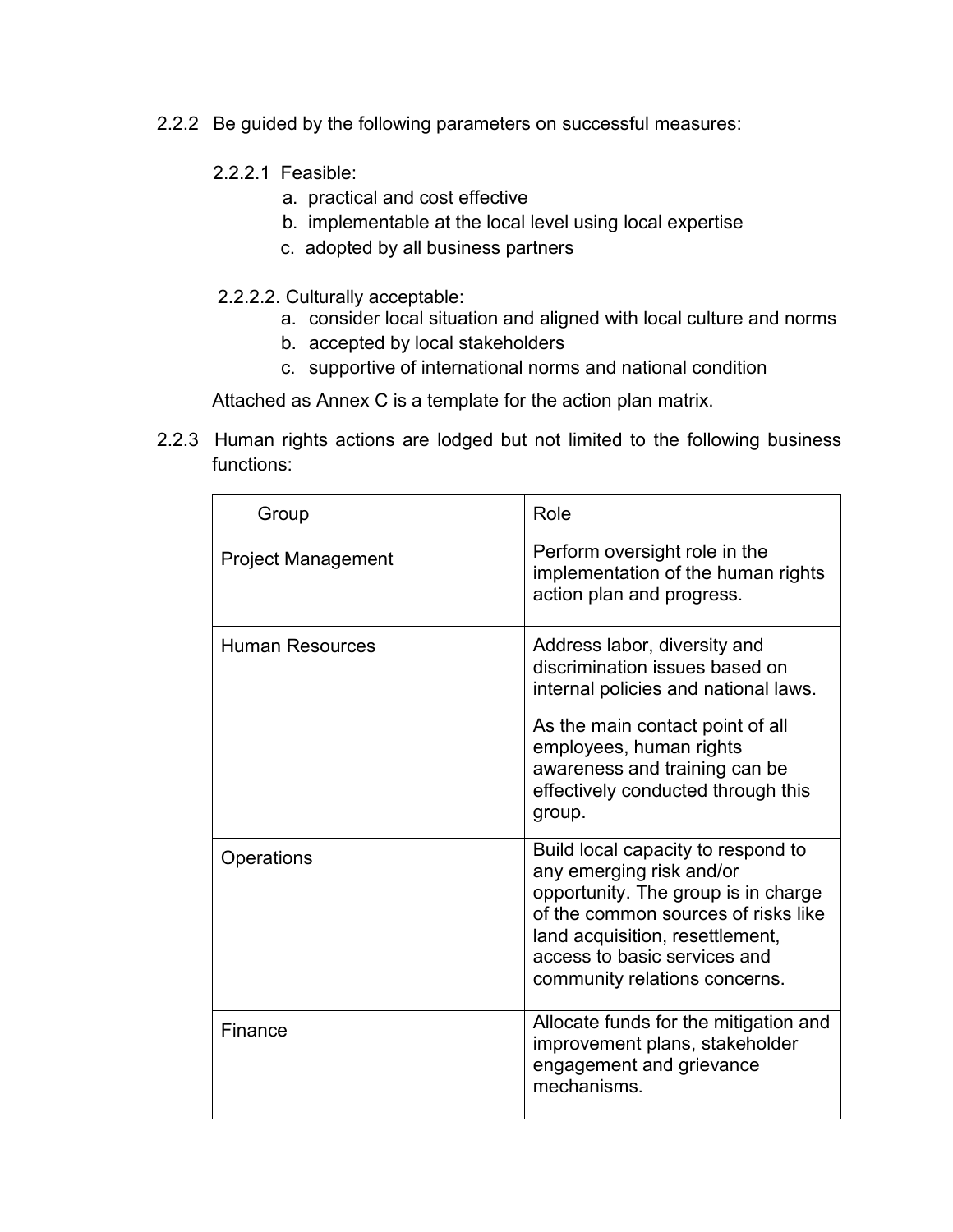| Security | Ensure the adherence of its security<br>contractors with the Company's<br>human rights policy, especially<br>towards the employees, community<br>and customers. |
|----------|-----------------------------------------------------------------------------------------------------------------------------------------------------------------|
|          |                                                                                                                                                                 |

## **2.3 Monitoring of Human Rights Performance**

- 2.3.1 A monitoring program to track the Company's performance shall be installed by the various FPH units. As appropriate, qualitative and quantitative indicators shall be identified to measure the promotion or enjoyment of human rights by the Company's stakeholders. There are three types of indicators that may be used:
	- 2.3.1.1 Structural indicators that relate to institutional frameworks that are put in place to recognize human rights (e.g. recognition of national laws, ratification of treaties, institutional mechanisms to promote human rights, control mechanisms, etc.).
	- 2.3.1.2 Process indicators that measure the efforts taken to respect human rights (e.g. policy, budget allocation, program coverage, complaints addressed, awareness level and other interventions).
	- 2.3.1.3 Outcome indicators that measure the level of attainment of human rights (e.g. delivery of justice and compensation of victims, labor force provided social security, etc.).
- 2.3.2 The following information shall be gathered to assess the Company's performance. These and other appropriate monitoring data shall be used to evaluate the effectiveness of the processes and the measures of the Company as well as in the improvement of their design.
	- 2.3.2.1 Existing and potential human rights risks and impacts, affected stakeholders and resolution of concerns
		- 2.3.2.2 Unforeseen impacts experienced and affected stakeholders
		- 2.3.2.3 Recurring grievances and affected stakeholders
		- 2.3.2.4 Fulfillment of commitments and legal obligations
		- 2.3.2.5 Lessons learned from the process and improvement of the system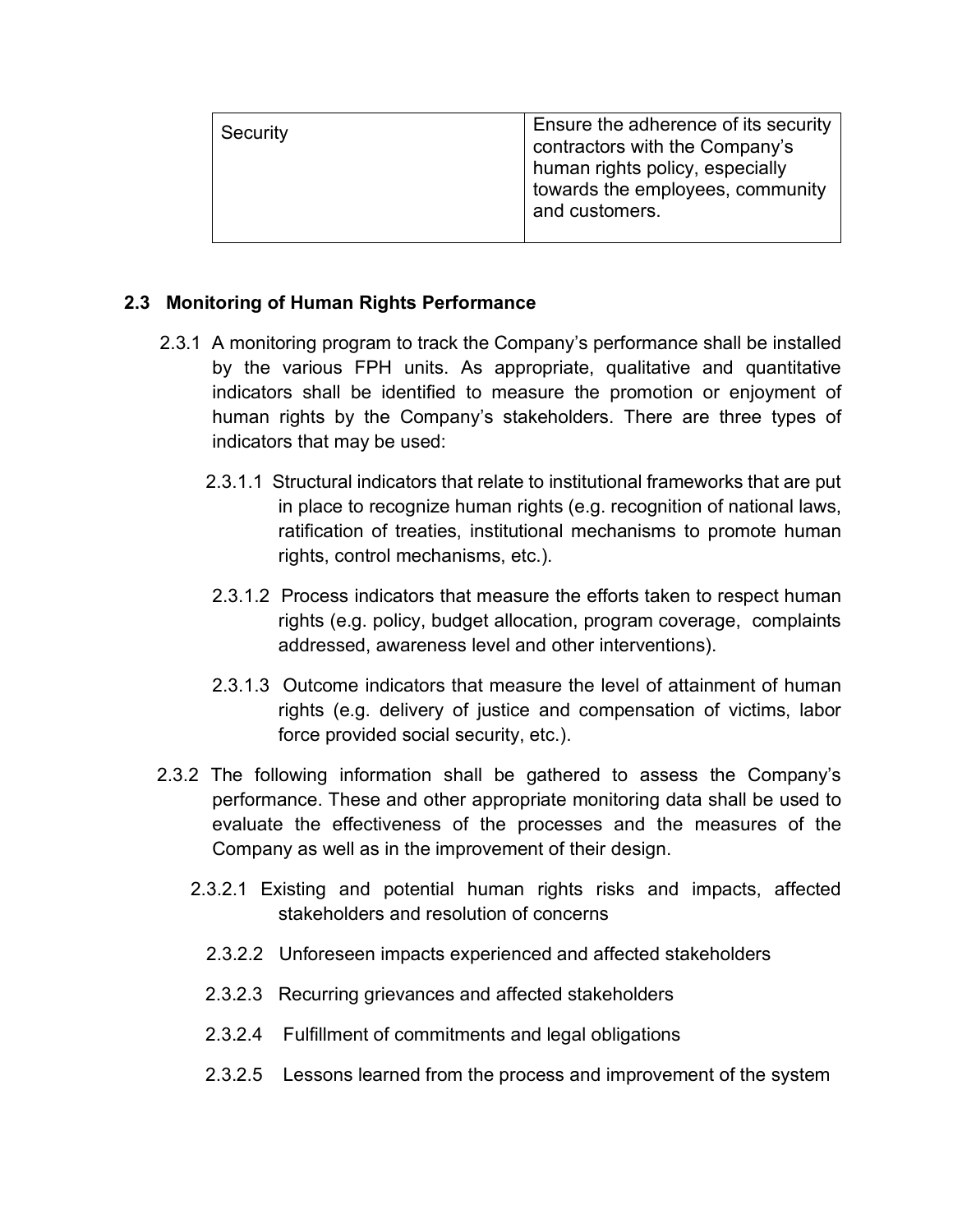# **2.4 Communication and Reporting**

- 2.4.1 The performance of the Company in respecting human rights shall be communicated through the annual corporate report.
	- 2.4.2 The human rights report must be made accessible to rights holders, duty bearers and relevant parties to encourage dialogue and accountability.
	- 2.4.3 There may be situations where reporting the HRIA findings would be risky to the rights holders or it may affect the relationship of the Company with its critical business partner. In these cases, the informed consent of the parties must be secured prior to the publication of the report. An alternative mode of communication, which considers confidentiality concerns, may be chosen (e.g. meeting with concerned stakeholders or preparing a summary report) until the matter is resolved.

# **3.0 Stakeholder Engagement and Grievance Redress Mechanisms (GRM)**

3.1 Stakeholders who are negatively impacted by business activities must be listened to for the resolution of their concerns and to improve the design of the work.

- 3.2 A human right-aligned engagement will conform to the following:
	- 3.2.1 Engage the stakeholders throughout the HRIA process.
	- 3.2.2 Encourage the participation of the affected individuals/groups.
	- 3.2.3 Adopt a gender balance approach.
	- 3.2.4 Include vulnerable groups.
	- 3.2.5 Consider the specific IP rights during consultation.
	- 3.2.6 Prioritize engagement with the affected people over representatives.
	- 3.2.7 Provide information to stakeholders for their meaningful participation.
	- 3.2.8 Provide capacity building as needed, to allow good participation.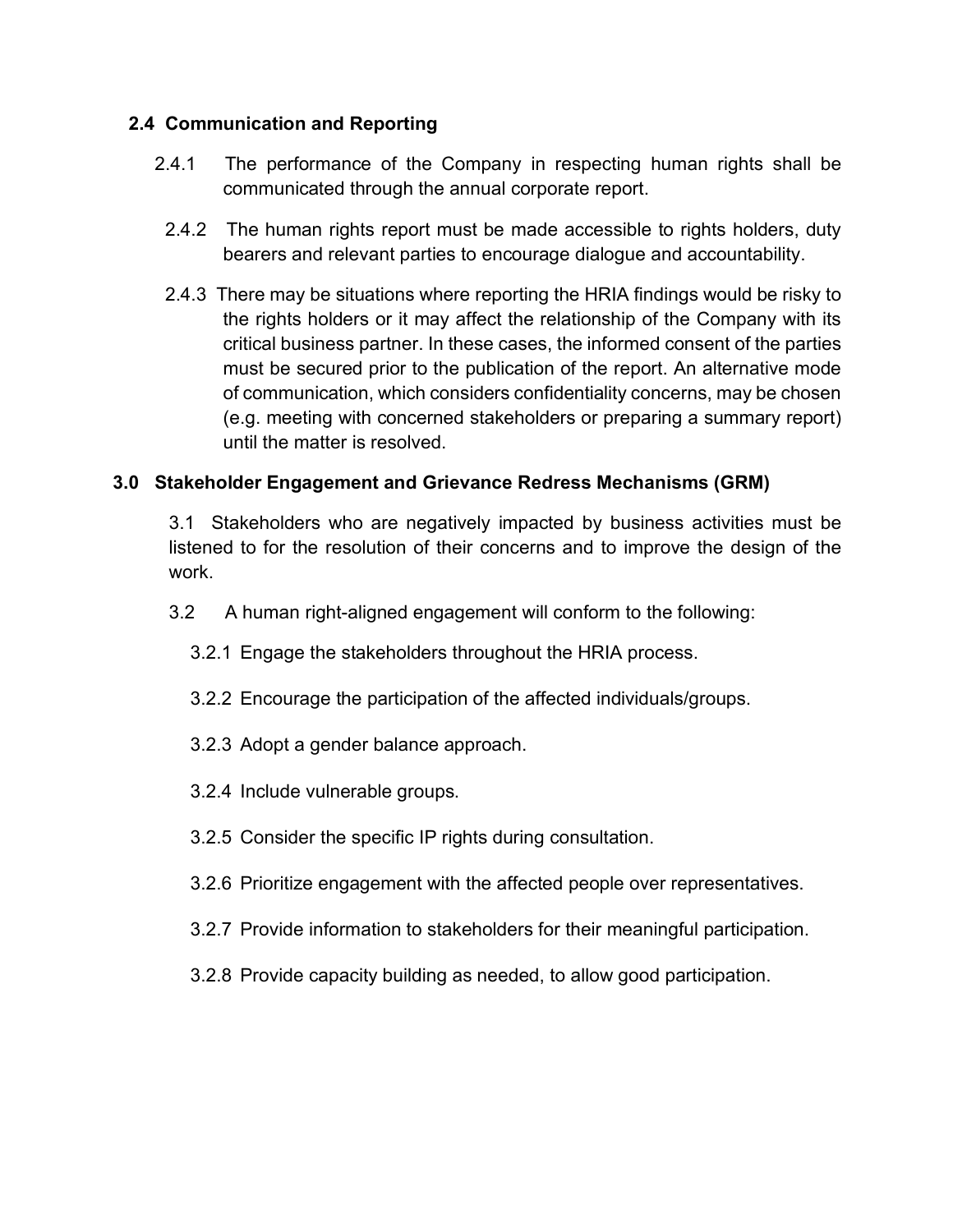- 3.3 Install a Grievance Redress Mechanism (GRM) that is sensitive to human rights to allow the Company to systematically act on issues early and respond to them. The mechanism may differ per stakeholder. In general, a GRM process must consist of the following steps:
	- Uptake -grievance collection, identification of location and channels for collection and organizational structure for grievance handling
	- Sorting and processing- grievance categorization, logging and prioritization
	- Acknowledgement and follow up- provision of receipts and provision of updates to complainants
	- Verification, investigation and action-processing for fact finding and escalation to higher levels as needed
	- Monitoring and evaluation-tracking of grievances, analyses of data and trends, submission of reports and modification of processes to avoid recurrence
	- Feedback-communication to potential users, provision of information to complainants on the results of investigations and action taken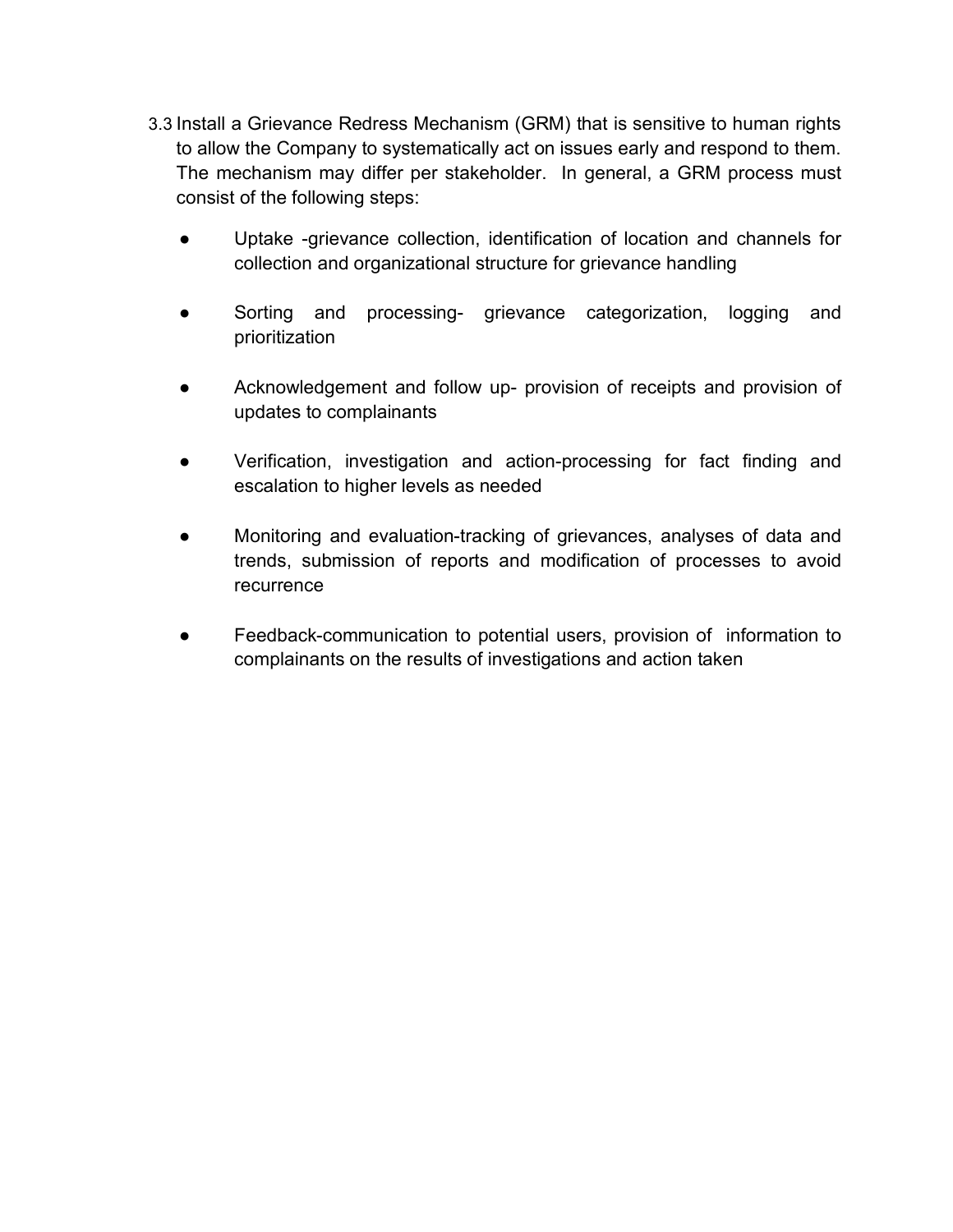#### **Annex A**

#### **Human Rights Policy Statement**

Consistent with the Lopez Values, First Philippine Holdings Corporation recognizes and respects the rights and dignity of each individual. The Company commits to respect human rights in the conduct of its business and comply with applicable local laws and international human rights standards and protocols. The Company shall avoid causing adverse human rights impacts in its operations and if it occurs, it shall facilitate access to a grievance redress mechanism. In addition and to every extent possible, the Company shall prevent or mitigate adverse human right impacts in the provision of its products or services.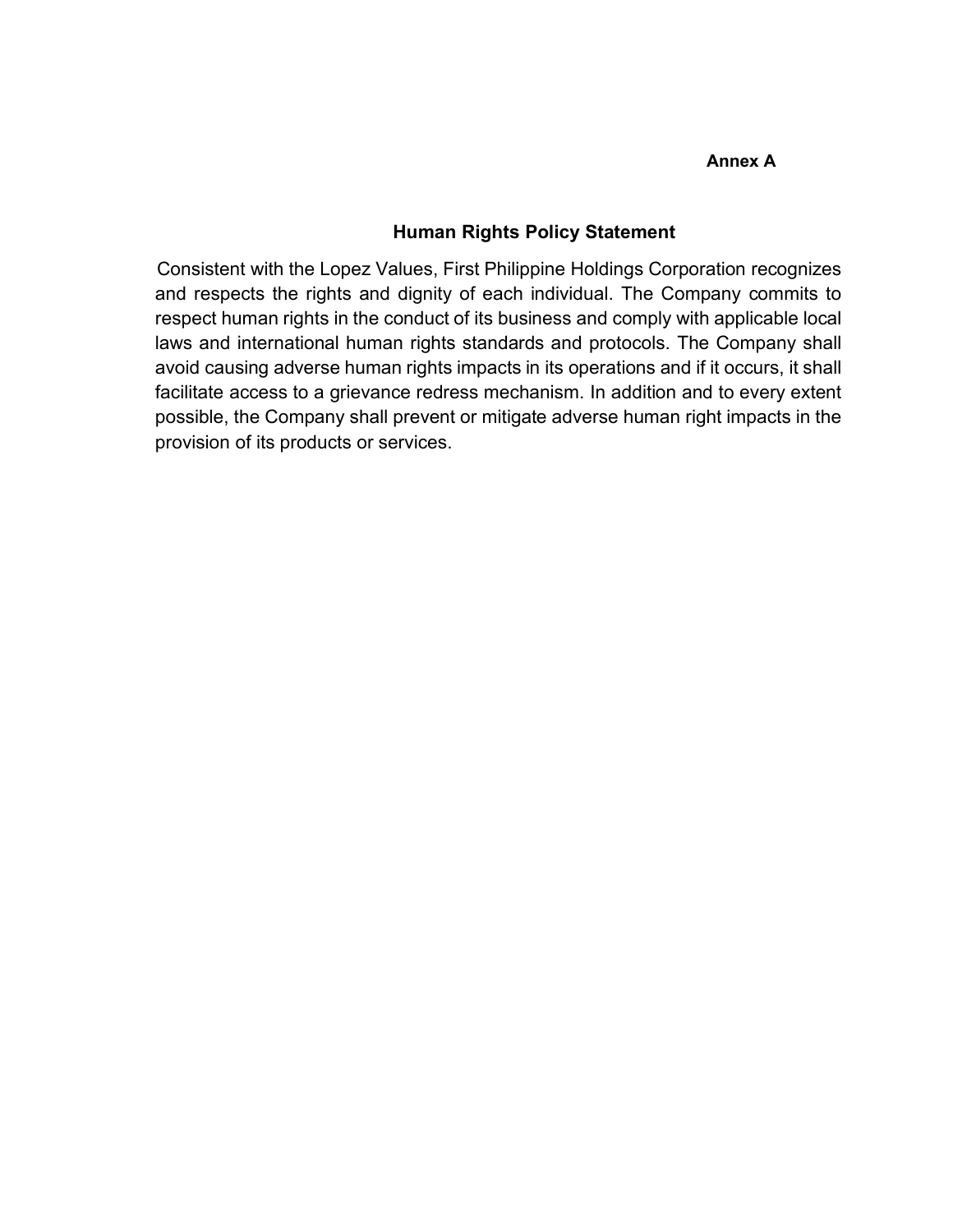#### **Annex B**

#### **HUMAN RIGHTS**

| 1.<br>Right to life. All human beings are born free and<br>16. Right to marry and form a family<br>equal in dignity and rights<br>Right to all freedoms set forth in the declaration<br>2.<br>17. Right to own property<br>without distinction of any kind<br>Right to liberty and security<br>3.<br>18. Right to freedom of thought, conscience and<br>religion<br>19. Right to freedom of opinion, information and<br>Right not to be subjected to slavery, servitude or<br>4.<br>forced labor<br>expression<br>Right not to be subjected to torture, cruel,<br>5.<br>20. Right to freedom of peaceful assembly and<br>association<br>inhuman and/or degrading treatment or<br>punishment<br>Right to recognition as a person before the law<br>21. Right to participate in public life or government<br>6.<br>activities*<br>7.<br>Right to equality before the law<br>22. Right to social security<br>23. Right to work, enjoy just and favorable work<br>8.<br>Right to access effective remedy for acts violating<br>conditions and to join trade unions to protect<br>fundamental rights granted by law or the<br>his personal interests<br>Constitution*<br>Right not to be subjected to arbitrary arrest,<br>24. Right to rest and leisure, including reasonable<br>9.<br>limitation of working hours and periodic<br>detention and exile*<br>holidays with pay<br>25. Right to an adequate standard of living<br>10. Right to a fair trial<br>11. Right to be assumed innocent until proved guilty<br>26. Right to education<br>according to law<br>27. Right to take part in cultural life, benefit from<br>12. Right to privacy<br>scientific progress, material and moral rights<br>of authors and inventors<br>13. Right to freedom of movement*<br>Right to social and international order where<br>28.<br>rights can be fully realized*<br>14. Right to seek asylum from persecution in other<br>Right to free and full development of<br>29.<br>personality<br>countries*<br>15. Right to have a nationality*<br><b>B. ILO Core Conventions **</b><br>30. Rights against child labor<br>C. International Covenant on Civil and Political<br>Rights**<br>Right of self-determination<br>Right to child protection<br>33.<br>31. | A. Universal Declaration of Human Rights |  |  |  |  |
|-------------------------------------------------------------------------------------------------------------------------------------------------------------------------------------------------------------------------------------------------------------------------------------------------------------------------------------------------------------------------------------------------------------------------------------------------------------------------------------------------------------------------------------------------------------------------------------------------------------------------------------------------------------------------------------------------------------------------------------------------------------------------------------------------------------------------------------------------------------------------------------------------------------------------------------------------------------------------------------------------------------------------------------------------------------------------------------------------------------------------------------------------------------------------------------------------------------------------------------------------------------------------------------------------------------------------------------------------------------------------------------------------------------------------------------------------------------------------------------------------------------------------------------------------------------------------------------------------------------------------------------------------------------------------------------------------------------------------------------------------------------------------------------------------------------------------------------------------------------------------------------------------------------------------------------------------------------------------------------------------------------------------------------------------------------------------------------------------------------------------------------------------------------------------------------------------------------------------------------------------|------------------------------------------|--|--|--|--|
|                                                                                                                                                                                                                                                                                                                                                                                                                                                                                                                                                                                                                                                                                                                                                                                                                                                                                                                                                                                                                                                                                                                                                                                                                                                                                                                                                                                                                                                                                                                                                                                                                                                                                                                                                                                                                                                                                                                                                                                                                                                                                                                                                                                                                                                 |                                          |  |  |  |  |
|                                                                                                                                                                                                                                                                                                                                                                                                                                                                                                                                                                                                                                                                                                                                                                                                                                                                                                                                                                                                                                                                                                                                                                                                                                                                                                                                                                                                                                                                                                                                                                                                                                                                                                                                                                                                                                                                                                                                                                                                                                                                                                                                                                                                                                                 |                                          |  |  |  |  |
|                                                                                                                                                                                                                                                                                                                                                                                                                                                                                                                                                                                                                                                                                                                                                                                                                                                                                                                                                                                                                                                                                                                                                                                                                                                                                                                                                                                                                                                                                                                                                                                                                                                                                                                                                                                                                                                                                                                                                                                                                                                                                                                                                                                                                                                 |                                          |  |  |  |  |
|                                                                                                                                                                                                                                                                                                                                                                                                                                                                                                                                                                                                                                                                                                                                                                                                                                                                                                                                                                                                                                                                                                                                                                                                                                                                                                                                                                                                                                                                                                                                                                                                                                                                                                                                                                                                                                                                                                                                                                                                                                                                                                                                                                                                                                                 |                                          |  |  |  |  |
|                                                                                                                                                                                                                                                                                                                                                                                                                                                                                                                                                                                                                                                                                                                                                                                                                                                                                                                                                                                                                                                                                                                                                                                                                                                                                                                                                                                                                                                                                                                                                                                                                                                                                                                                                                                                                                                                                                                                                                                                                                                                                                                                                                                                                                                 |                                          |  |  |  |  |
|                                                                                                                                                                                                                                                                                                                                                                                                                                                                                                                                                                                                                                                                                                                                                                                                                                                                                                                                                                                                                                                                                                                                                                                                                                                                                                                                                                                                                                                                                                                                                                                                                                                                                                                                                                                                                                                                                                                                                                                                                                                                                                                                                                                                                                                 |                                          |  |  |  |  |
|                                                                                                                                                                                                                                                                                                                                                                                                                                                                                                                                                                                                                                                                                                                                                                                                                                                                                                                                                                                                                                                                                                                                                                                                                                                                                                                                                                                                                                                                                                                                                                                                                                                                                                                                                                                                                                                                                                                                                                                                                                                                                                                                                                                                                                                 |                                          |  |  |  |  |
|                                                                                                                                                                                                                                                                                                                                                                                                                                                                                                                                                                                                                                                                                                                                                                                                                                                                                                                                                                                                                                                                                                                                                                                                                                                                                                                                                                                                                                                                                                                                                                                                                                                                                                                                                                                                                                                                                                                                                                                                                                                                                                                                                                                                                                                 |                                          |  |  |  |  |
|                                                                                                                                                                                                                                                                                                                                                                                                                                                                                                                                                                                                                                                                                                                                                                                                                                                                                                                                                                                                                                                                                                                                                                                                                                                                                                                                                                                                                                                                                                                                                                                                                                                                                                                                                                                                                                                                                                                                                                                                                                                                                                                                                                                                                                                 |                                          |  |  |  |  |
|                                                                                                                                                                                                                                                                                                                                                                                                                                                                                                                                                                                                                                                                                                                                                                                                                                                                                                                                                                                                                                                                                                                                                                                                                                                                                                                                                                                                                                                                                                                                                                                                                                                                                                                                                                                                                                                                                                                                                                                                                                                                                                                                                                                                                                                 |                                          |  |  |  |  |
|                                                                                                                                                                                                                                                                                                                                                                                                                                                                                                                                                                                                                                                                                                                                                                                                                                                                                                                                                                                                                                                                                                                                                                                                                                                                                                                                                                                                                                                                                                                                                                                                                                                                                                                                                                                                                                                                                                                                                                                                                                                                                                                                                                                                                                                 |                                          |  |  |  |  |
|                                                                                                                                                                                                                                                                                                                                                                                                                                                                                                                                                                                                                                                                                                                                                                                                                                                                                                                                                                                                                                                                                                                                                                                                                                                                                                                                                                                                                                                                                                                                                                                                                                                                                                                                                                                                                                                                                                                                                                                                                                                                                                                                                                                                                                                 |                                          |  |  |  |  |
|                                                                                                                                                                                                                                                                                                                                                                                                                                                                                                                                                                                                                                                                                                                                                                                                                                                                                                                                                                                                                                                                                                                                                                                                                                                                                                                                                                                                                                                                                                                                                                                                                                                                                                                                                                                                                                                                                                                                                                                                                                                                                                                                                                                                                                                 |                                          |  |  |  |  |
|                                                                                                                                                                                                                                                                                                                                                                                                                                                                                                                                                                                                                                                                                                                                                                                                                                                                                                                                                                                                                                                                                                                                                                                                                                                                                                                                                                                                                                                                                                                                                                                                                                                                                                                                                                                                                                                                                                                                                                                                                                                                                                                                                                                                                                                 |                                          |  |  |  |  |
|                                                                                                                                                                                                                                                                                                                                                                                                                                                                                                                                                                                                                                                                                                                                                                                                                                                                                                                                                                                                                                                                                                                                                                                                                                                                                                                                                                                                                                                                                                                                                                                                                                                                                                                                                                                                                                                                                                                                                                                                                                                                                                                                                                                                                                                 |                                          |  |  |  |  |
|                                                                                                                                                                                                                                                                                                                                                                                                                                                                                                                                                                                                                                                                                                                                                                                                                                                                                                                                                                                                                                                                                                                                                                                                                                                                                                                                                                                                                                                                                                                                                                                                                                                                                                                                                                                                                                                                                                                                                                                                                                                                                                                                                                                                                                                 |                                          |  |  |  |  |
|                                                                                                                                                                                                                                                                                                                                                                                                                                                                                                                                                                                                                                                                                                                                                                                                                                                                                                                                                                                                                                                                                                                                                                                                                                                                                                                                                                                                                                                                                                                                                                                                                                                                                                                                                                                                                                                                                                                                                                                                                                                                                                                                                                                                                                                 |                                          |  |  |  |  |
|                                                                                                                                                                                                                                                                                                                                                                                                                                                                                                                                                                                                                                                                                                                                                                                                                                                                                                                                                                                                                                                                                                                                                                                                                                                                                                                                                                                                                                                                                                                                                                                                                                                                                                                                                                                                                                                                                                                                                                                                                                                                                                                                                                                                                                                 |                                          |  |  |  |  |
|                                                                                                                                                                                                                                                                                                                                                                                                                                                                                                                                                                                                                                                                                                                                                                                                                                                                                                                                                                                                                                                                                                                                                                                                                                                                                                                                                                                                                                                                                                                                                                                                                                                                                                                                                                                                                                                                                                                                                                                                                                                                                                                                                                                                                                                 |                                          |  |  |  |  |
|                                                                                                                                                                                                                                                                                                                                                                                                                                                                                                                                                                                                                                                                                                                                                                                                                                                                                                                                                                                                                                                                                                                                                                                                                                                                                                                                                                                                                                                                                                                                                                                                                                                                                                                                                                                                                                                                                                                                                                                                                                                                                                                                                                                                                                                 |                                          |  |  |  |  |
|                                                                                                                                                                                                                                                                                                                                                                                                                                                                                                                                                                                                                                                                                                                                                                                                                                                                                                                                                                                                                                                                                                                                                                                                                                                                                                                                                                                                                                                                                                                                                                                                                                                                                                                                                                                                                                                                                                                                                                                                                                                                                                                                                                                                                                                 |                                          |  |  |  |  |
|                                                                                                                                                                                                                                                                                                                                                                                                                                                                                                                                                                                                                                                                                                                                                                                                                                                                                                                                                                                                                                                                                                                                                                                                                                                                                                                                                                                                                                                                                                                                                                                                                                                                                                                                                                                                                                                                                                                                                                                                                                                                                                                                                                                                                                                 |                                          |  |  |  |  |
|                                                                                                                                                                                                                                                                                                                                                                                                                                                                                                                                                                                                                                                                                                                                                                                                                                                                                                                                                                                                                                                                                                                                                                                                                                                                                                                                                                                                                                                                                                                                                                                                                                                                                                                                                                                                                                                                                                                                                                                                                                                                                                                                                                                                                                                 |                                          |  |  |  |  |
| 32. Right to freedom from war propaganda and<br>34.<br>Right of minorities<br>freedom from incitement to racial, religious or<br>national hatred                                                                                                                                                                                                                                                                                                                                                                                                                                                                                                                                                                                                                                                                                                                                                                                                                                                                                                                                                                                                                                                                                                                                                                                                                                                                                                                                                                                                                                                                                                                                                                                                                                                                                                                                                                                                                                                                                                                                                                                                                                                                                                |                                          |  |  |  |  |
| D. International Covenant on Economic, Social<br>and Cultural Rights (ESC) **                                                                                                                                                                                                                                                                                                                                                                                                                                                                                                                                                                                                                                                                                                                                                                                                                                                                                                                                                                                                                                                                                                                                                                                                                                                                                                                                                                                                                                                                                                                                                                                                                                                                                                                                                                                                                                                                                                                                                                                                                                                                                                                                                                   |                                          |  |  |  |  |